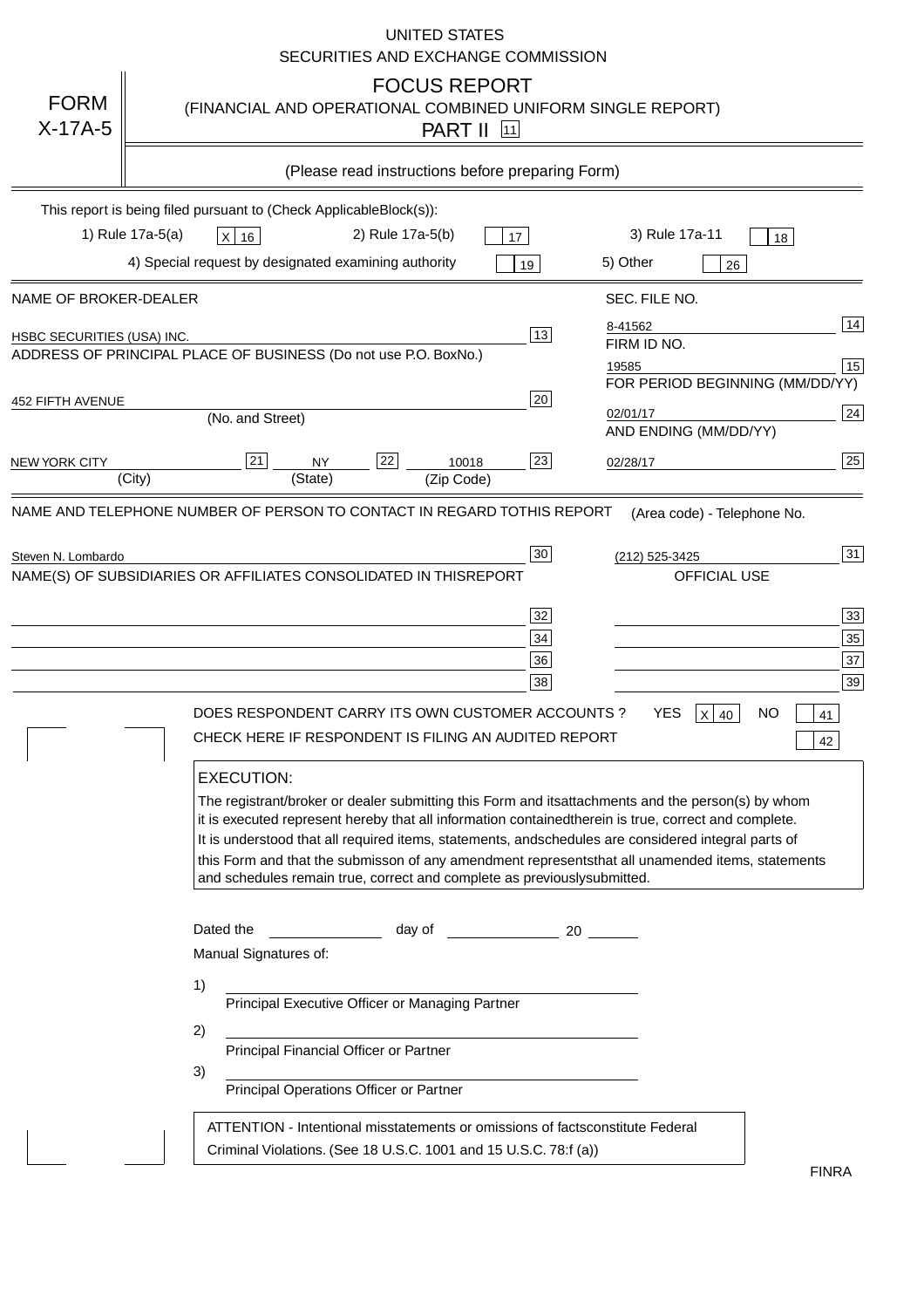BROKER OR DEALER

HSBC SECURITIES (USA) INC.

02/28/17

as of

## STATEMENT OF SEGREGATION REQUIREMENTS AND FUNDS IN SEGREGATION FOR CUSTOMERS TRADING ON U.S. COMMODITY EXCHANGES

| SEGREGATION REQUIREMENTS (Section 4d(2) of the CEAct)                                          |                     |                     |                |
|------------------------------------------------------------------------------------------------|---------------------|---------------------|----------------|
| 1. Net ledger balance                                                                          |                     |                     |                |
| A. Cash                                                                                        | \$                  | $(95,899,841)$ 7010 |                |
| B. Securities (at market)                                                                      |                     | 968,599,418 7020    |                |
| 2. Net unrealized profit (loss) in open futures contracts<br>traded on a contract market       |                     | 329,529,993 7030    |                |
| 3. Exchange traded options                                                                     |                     |                     |                |
| A. Add market value of open option contracts purchased on a<br>contract market                 |                     | 72,980,690 7032     |                |
| B. Deduct market value of open option contracts granted (sold)<br>on a contract market         |                     | 122,181,353) 7033   |                |
| 4. Net equity (deficit) (add lines 1, 2, and 3)                                                |                     | 1,153,028,907 7040  |                |
| 5. Accounts liquidating to a deficit and accounts with debit<br>balances                       |                     |                     |                |
| - gross amount                                                                                 | 92,743,020<br>7045  |                     |                |
|                                                                                                |                     |                     |                |
| Less: amount offset by customer owned securities                                               | $90,105,916$ ) 7047 | 2,637,104           | 7050           |
| 6. Amount required to be segregated (add lines 4 and 5)                                        | \$                  | 1,155,666,011 7060  |                |
|                                                                                                |                     |                     |                |
| FUNDS IN SEGREGATED ACCOUNTS                                                                   |                     |                     |                |
| 7. Deposited in segregated funds bank accounts                                                 |                     |                     |                |
| A. Cash                                                                                        |                     | 17,885,231          | 7070           |
| B. Securities representing investments of customers' funds<br>(at market)                      |                     | $\Omega$            | 7080           |
| C. Securities held for particular customers or option customers<br>in lieu of cash (at market) |                     | 215,192,662         | 7090           |
| 8. Margins on deposit with derivatives clearing organizations<br>of contract markets           |                     |                     |                |
| A. Cash                                                                                        | \$                  | 276,682,394 7100    |                |
| B. Securities representing investments of customers' funds<br>(at market)                      |                     | $\Omega$            | 7110           |
| C. Securities held for particular customers or option customers<br>in lieu of cash (at market) |                     | 753,406,757 7120    |                |
| 9. Net settlement from (to) derivatives clearing organizations<br>of contract markets          |                     | (7,932,938)         | 7130           |
| 10. Exchange traded options                                                                    |                     |                     |                |
| A. Value of open long option contracts                                                         |                     | 72,980,690 7132     |                |
| B. Value of open short option contracts                                                        |                     | 122, 181, 353 7133  |                |
| 11. Net equities with other FCMs                                                               |                     |                     |                |
| A. Net liquidating equity                                                                      |                     | 29,072,757          | 7140           |
| B. Securities representing investments of customers' funds<br>(at market)                      |                     |                     | 7160           |
| C. Securities held for particular customers or option customers<br>in lieu of cash (at market) |                     |                     | 7170           |
| 12. Segregated funds on hand (describe:                                                        |                     |                     | $0\sqrt{7150}$ |
| 13. Total amount in segregation (add lines 7 through 12)                                       |                     | 1,235,106,200 7180  |                |
| 14. Excess (deficiency) funds in segregation (subtract line 6<br>from line 13)                 | £                   | 79,440,189 7190     |                |
| 15. Management Target Amount for Excess funds in segregation                                   | \$                  | 70,000,000 7194     |                |
| 16. Excess (deficiency) funds in segregation over (under) Management Target Amount Excess      | \$                  | 9,440,189 7198      |                |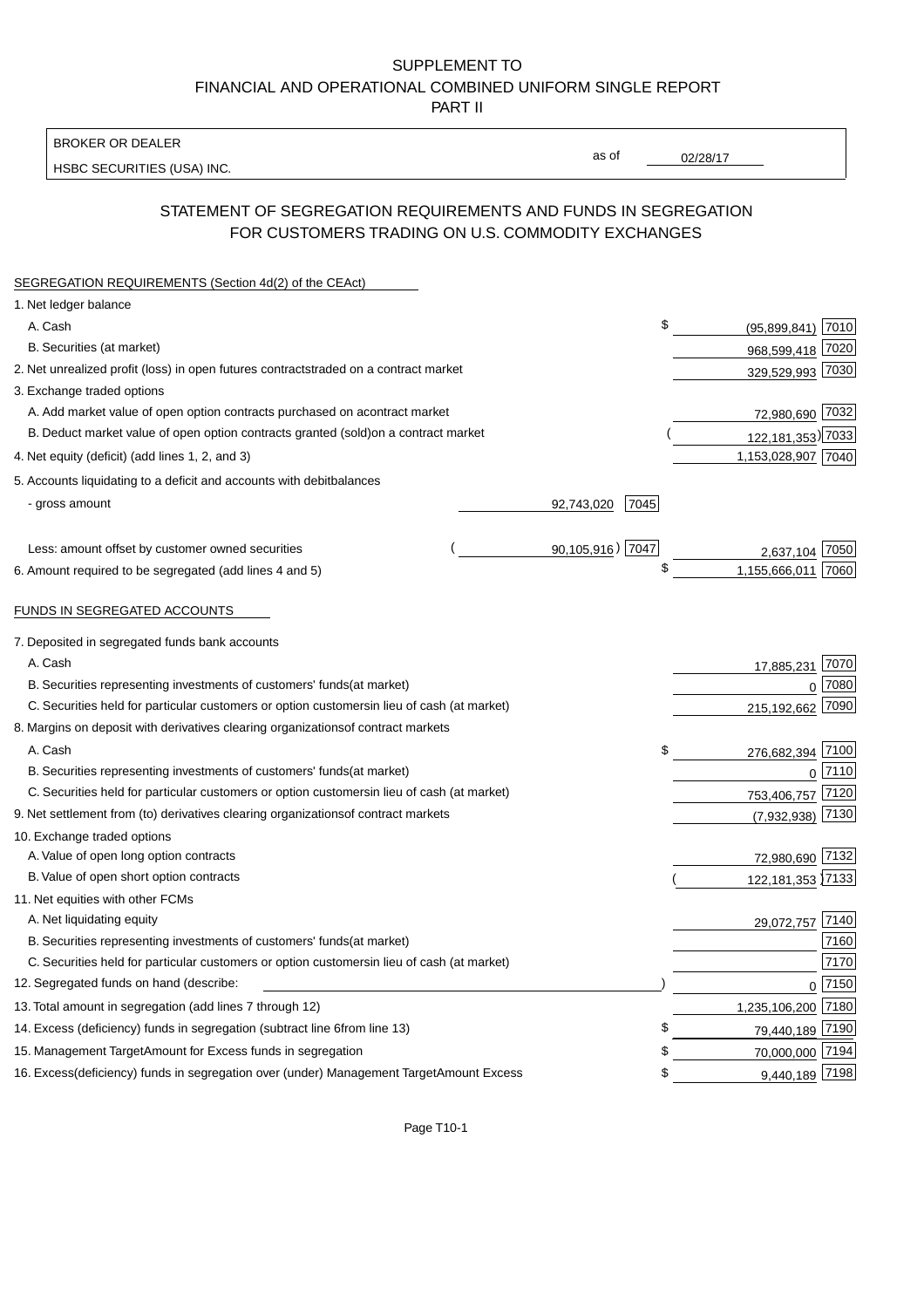PART II

|                                                   | .                                      |                                                                |                  |
|---------------------------------------------------|----------------------------------------|----------------------------------------------------------------|------------------|
| <b>BROKER OR DEALER</b>                           |                                        |                                                                |                  |
| HSBC SECURITIES (USA) INC.                        |                                        | as of<br>02/28/17                                              |                  |
|                                                   | FOR CUSTOMERS' DEALER OPTIONS ACCOUNTS | STATEMENT OF SEGREGATION REQUIREMENTS AND FUNDS IN SEGREGATION |                  |
| 1. Amount required to be segregated in accordance |                                        | \$                                                             | 0                |
| with Commission regulation 32.6                   |                                        |                                                                | 7200             |
| 2. Funds in segregated accounts                   |                                        |                                                                |                  |
| A. Cash                                           | \$                                     | 7210<br>0                                                      |                  |
| B. Securities (at market)                         |                                        | 7220<br>$\Omega$                                               |                  |
| C. Total                                          |                                        |                                                                | 7230<br>$\Omega$ |
| 3. Excess (deficiency) funds in segregation       |                                        |                                                                |                  |
| (subtract line 2.C from line 1)                   |                                        |                                                                | 0 7240           |
|                                                   |                                        |                                                                |                  |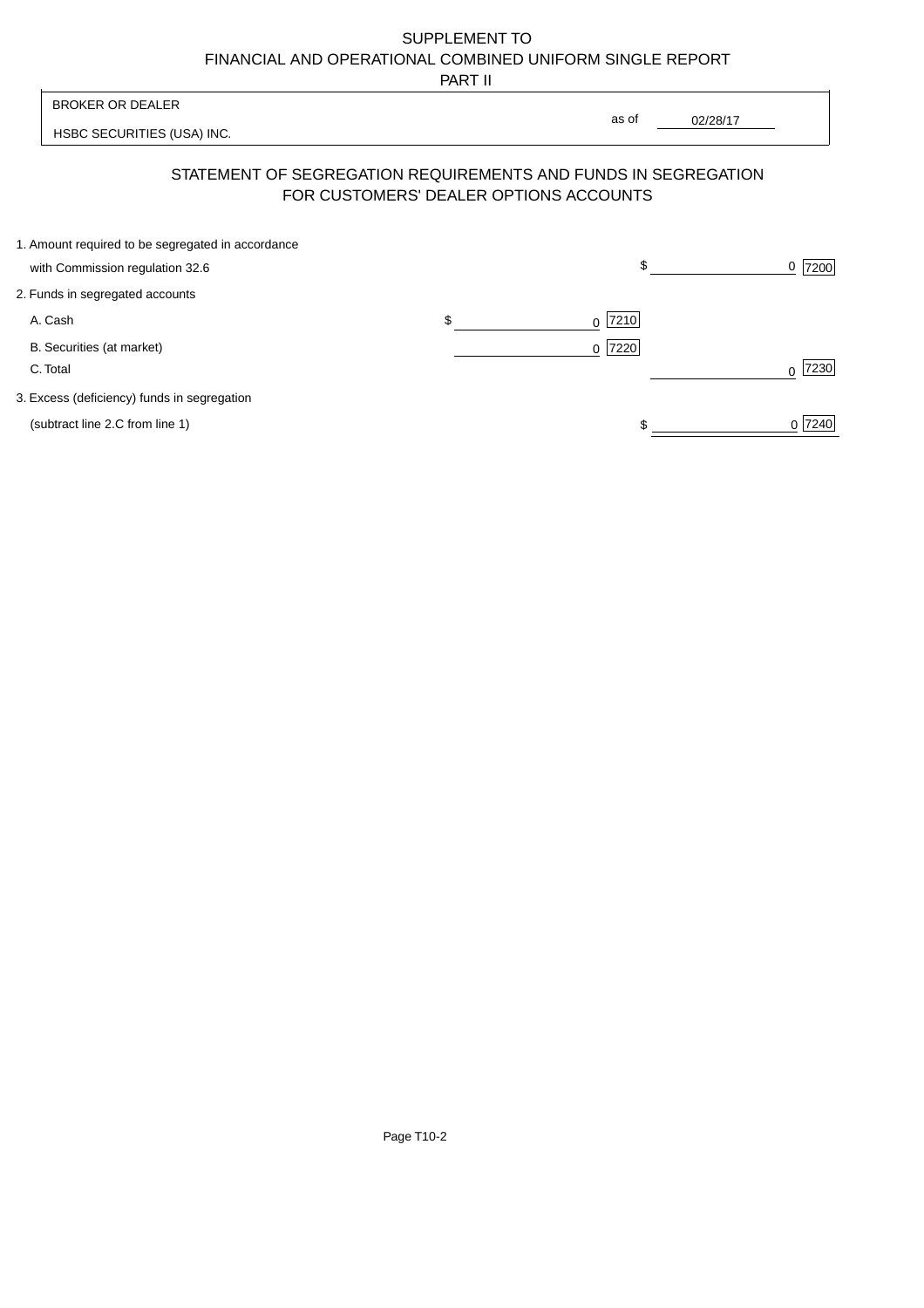PART II

as of

HSBC SECURITIES (USA) INC. The state of the second second second second second second second second second second second second second second second second second second second second second second second second second sec

### STATEMENT OF SECURED AMOUNTS AND FUNDS HELD IN SEPARATE ACCOUNTS PURSUANT TO COMMISSION REGULATION 30.7

#### FOREIGN FUTURES AND FOREIGN OPTIONS SECURED AMOUNTS

BROKER OR DEALER

| Amount required to be set aside pursuant to law, rule or<br>regulation of a foreign government<br>or a rule of a self-regulatory organization authorized<br>thereunder |                                   |                 | \$<br>0           | 7305         |
|------------------------------------------------------------------------------------------------------------------------------------------------------------------------|-----------------------------------|-----------------|-------------------|--------------|
| 1. Net ledger balance - Foreign Futures and Foreign Option Trading - All Customers<br>A. Cash                                                                          |                                   |                 | \$<br>86,754,414  | 7315         |
| <b>B.</b> Securities<br>(at market)                                                                                                                                    |                                   |                 | 90,618,765        | 7317         |
| 2. Net unrealized profit (loss) in open futures contracts traded on a foreign                                                                                          | board of trade                    |                 | (5,653,794)       | 7325         |
| 3. Exchange traded options                                                                                                                                             |                                   |                 |                   |              |
| A. Market value of open option contracts purchased on a foreign board of trade<br>B. Market value of open contracts granted (sold) on a foreign board of trade         |                                   |                 | 0<br>U            | 7335<br>7337 |
| 4. Net equity (deficit) (add lines 1.2. and 3.)                                                                                                                        |                                   |                 | \$<br>171,719,385 | 7345         |
| 5. Accounts liquidating to a deficit and accounts with                                                                                                                 |                                   |                 |                   |              |
| debit balances - gross<br>amount                                                                                                                                       |                                   | 7351<br>421,993 |                   |              |
| Less: amount offset by customer owned securities                                                                                                                       |                                   | 417,289) 7352   | 4.704             | 7354         |
| 6. Amount required to be set aside as the secured amount - Net Liquidating                                                                                             | Equity Method (add lines 4 and 5) |                 | \$<br>171,724,089 | 7355         |
| 7. Greater of amount required to be set aside pursuant to foreign jurisdiction (above) or                                                                              | line 6.                           |                 | \$<br>171,724,089 | 7360         |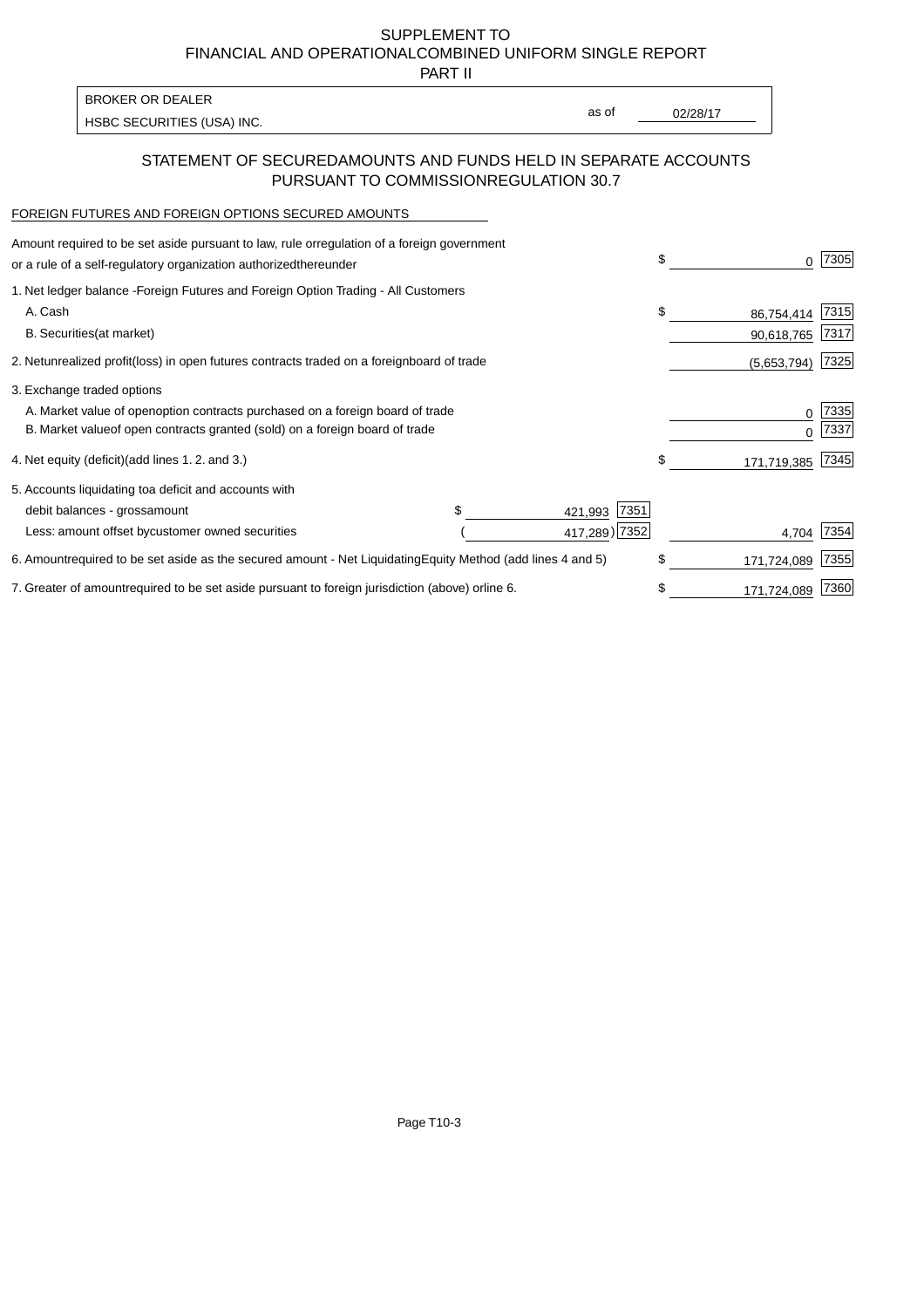PART II

| <b>BROKER OR DEALER</b>                                                                           |                       |                 |                  |
|---------------------------------------------------------------------------------------------------|-----------------------|-----------------|------------------|
| HSBC SECURITIES (USA) INC.                                                                        | as of                 | 02/28/17        |                  |
|                                                                                                   |                       |                 |                  |
| STATEMENT OF SECURED AMOUNTS AND FUNDS HELD IN SEPARATE<br>PURSUANT TO COMMISSION REGULATION 30.7 |                       | <b>ACCOUNTS</b> |                  |
| FUNDS DEPOSITED IN SEPARATE REGULATION 30.7 ACCOUNTS                                              |                       |                 |                  |
| 1. Cash in banks                                                                                  |                       |                 |                  |
| A. Banks located in the United States                                                             | \$<br>79,204,728 7500 |                 |                  |
| B. Other banks qualified under Regulation 30.7                                                    |                       |                 |                  |
| 7510<br>Name(s):<br><b>HARRIS TRUST</b>                                                           |                       | $0$ 7520 \$     | 79,204,728 7530  |
| 2. Securities                                                                                     |                       |                 |                  |
| A. In safekeeping with banks located in the United States                                         | \$<br>35,650,866 7540 |                 |                  |
| 30.7<br>B. In safekeeping with other banks qualified under Regulation                             |                       |                 |                  |
| 7550<br>Name(s):<br><b>HARRIS TRUST</b>                                                           |                       | $0$  7560       | 35,650,866 7570  |
| 3. Equities with registered futures commission merchants                                          |                       |                 |                  |
| A. Cash                                                                                           | \$                    | $0$ 7580        |                  |
| <b>B.</b> Securities                                                                              |                       | $0$ 7590        |                  |
| C. Unrealized gain (loss) on open futures contracts                                               | $\mathbf 0$           | 7600            |                  |
| D. Value of long option contracts                                                                 |                       | $0$ 7610        |                  |
| E. Value of short option contracts                                                                |                       | $0)$ 7615       | 0 7620           |
| 4. Amounts held by clearing organizations of foreign boards of<br>trade                           |                       |                 |                  |
| Name(s):<br>7630                                                                                  |                       |                 |                  |
| A. Cash                                                                                           | \$                    | 7640            |                  |
| <b>B.</b> Securities                                                                              |                       | 7650            |                  |
| C. Amount due to (from) clearing organizations - daily<br>variation                               |                       | 7660            |                  |
| D. Value of long option contracts                                                                 |                       | 7670            |                  |
| E. Value of short option contracts                                                                |                       | ) 7675          | 7680             |
| 5. Amounts held by members of foreign boards of trade<br>Name(s):<br>7690                         |                       |                 |                  |
| A. Cash                                                                                           | \$<br>47,459,822 7700 |                 |                  |
| <b>B.</b> Securities                                                                              | 54,967,899 7710       |                 |                  |
| C. Unrealized gain (loss) on open futures contracts                                               | (5,653,794)           | 7720            |                  |
| D. Value of long option contracts                                                                 |                       | $0$ 7730        |                  |
| E. Value of short option contracts                                                                |                       | $0$ ) 7735      | 96,773,927 7740  |
| 6. Amounts with other depositories designated by a foreign<br>board of trade<br>7750<br>Name(s):  |                       |                 | 0 7760           |
| 7. Segregated funds on hand (describe:                                                            |                       |                 | 0 7765           |
| 8. Total funds in separate section 30.7 accounts                                                  |                       | \$              | 211,629,521 7770 |
| 9. Excess (deficiency) set Aside Funds for Secured Amount (subtract Line 7 Secured                |                       |                 |                  |
| Statement page T10-3 from Line 8)                                                                 |                       | \$              | 39,905,432 7380  |
| 10. Management Target Amount for Excess funds in separate section 30.7 accounts                   |                       | \$              | 25,000,000 7780  |
| 11. Excess (deficiency) funds in separate 30.7 accounts over (under) Management Target            |                       | \$              | 14,905,432 7785  |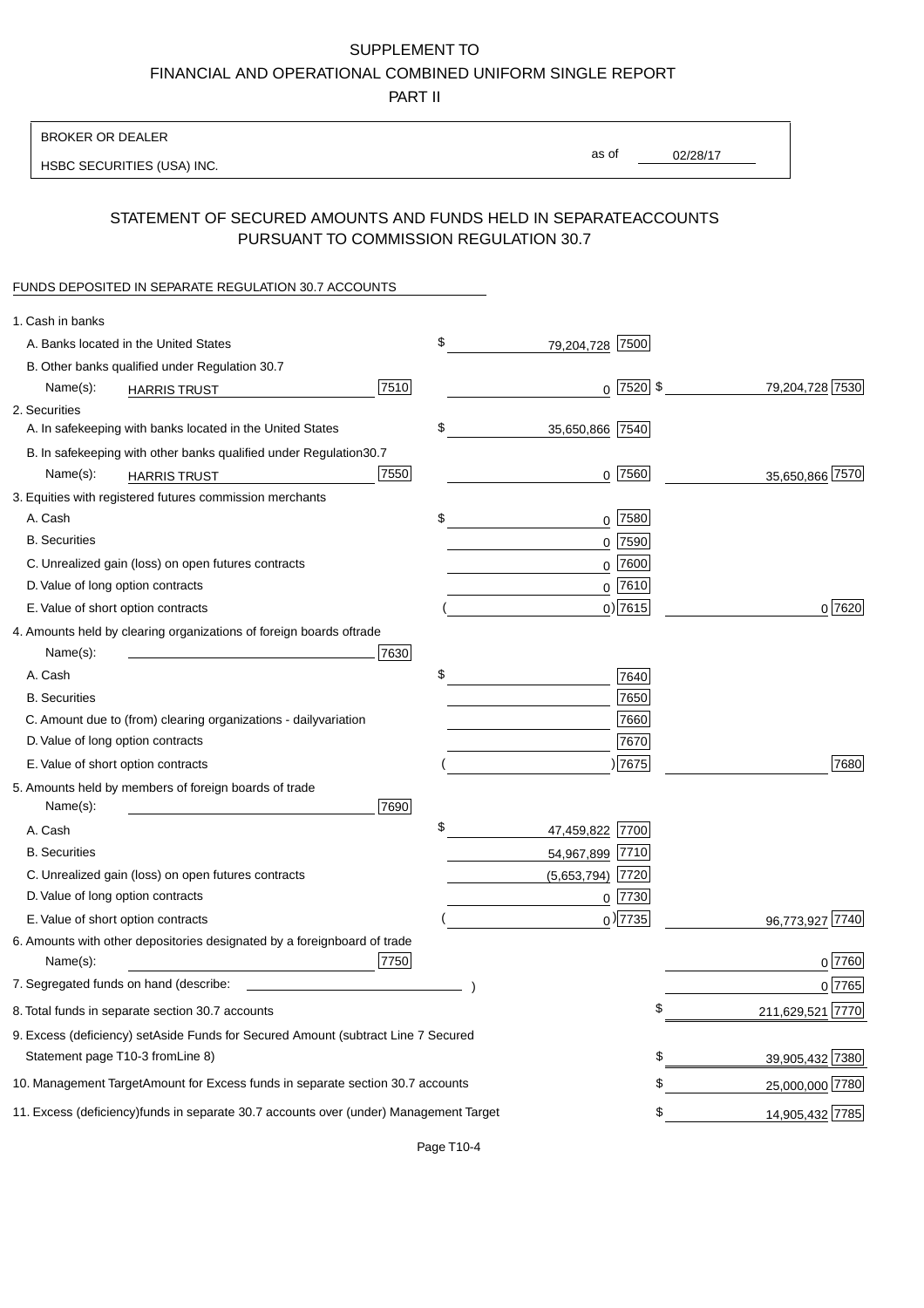PART II

HSBC SECURITIES (USA) INC. The state of the second second second second second second second second second second second second second second second second second second second second second second second second second sec BROKER OR DEALER

as of

#### STATEMENT OF CLEARED SWAPS CUSTOMER SEGREGATION REQUIREMENTS AND FUNDS IN CLEARED SWAPS CUSTOMER ACCOUNTS UNDER 4D(F) OF THE CEA

| <b>Cleared Swaps Customer Requirements</b>                                                                  |    |                         |
|-------------------------------------------------------------------------------------------------------------|----|-------------------------|
| 1. Net ledger balance                                                                                       |    |                         |
| A. Cash                                                                                                     | \$ | 8500<br>502,200,554     |
| B. Securities (at market)                                                                                   |    | 707,005,783 8510        |
| 2. Net unrealized profit (loss) in open cleared swaps                                                       |    | 8520<br>(111, 391, 847) |
| 3. Cleared swaps options                                                                                    |    |                         |
| A. Market value of open cleared swaps option contracts purchased                                            |    | 0   8530                |
| B. Market value of open cleared swaps option contracts granted (sold)                                       |    | $0)$ 8540               |
| 4. Net equity (deficit) (add lines 1, 2, and 3)                                                             | \$ | 1,097,814,490 8550      |
| 5. Accounts liquidating to a deficit and accounts with                                                      |    |                         |
| 6,290,458 8560<br>debit balances - gross<br>\$<br>amount                                                    |    |                         |
| 6,290,453) 8570<br>Less: amount offset by customer owned securities                                         |    | 5 8580                  |
| 6. Amount required to be segregated for cleared swaps customers (add lines 4 and 5)                         | S  | 1,097,814,495 8590      |
| Funds in Cleared Swaps Customer Segregated Accounts                                                         |    |                         |
| 7. Deposited in cleared swaps customer segregated accounts at banks                                         |    |                         |
| A. Cash                                                                                                     | \$ | 12,493,605 8600         |
| B. Securities representing investments of cleared swaps customers' funds (at market)                        |    | $0^{8610}$              |
| C. Securities held for particular cleared swaps customers in lieu of cash (at market)                       |    | 8620<br>3,188,671       |
| 8. Margins on deposit with derivatives clearing organizations in cleared swaps customer segregated accounts |    |                         |
| A. Cash                                                                                                     |    | 509,265,917 8630        |
| representing investments of cleared swaps customers' funds (at market)<br><b>B.</b> Securities              |    | 8640<br>0               |
| C. Securities held for particular cleared swaps customers in lieu of cash (at market)                       |    | 703,817,113 8650        |
| 9. Net settlement from (to) derivatives clearing organizations                                              |    | $(16,021,829)$ 8660     |
| 10. Cleared swaps options                                                                                   |    |                         |
| A. Value of open cleared swaps long option contracts                                                        |    | $0^{8670}$              |
| B. Value of open cleared swaps short option contracts                                                       |    | $0$ ) 8680              |
| 11. Net equities with other FCMs                                                                            |    |                         |
| A. Net liquidating equity                                                                                   |    | $0^{8690}$              |
| B. Securities representing investments of cleared swaps customers' funds (at market)                        |    | $0^{8700}$              |
| C. Securities held for particular cleared swaps customers in lieu of cash (at market)                       |    | 0 8710                  |
| 12. Cleared swaps customer funds on hand (describe:                                                         |    | $0 \;  8715 $           |
| 13. Total amount in cleared swaps customer segregation (add lines 7 through 12)                             | S  | 1,212,743,477 8720      |
| 14. Excess (deficiency) funds in cleared swaps customer segregation (subtract line 6 from line 13)          |    | 114,928,982 8730        |
| 15. Management Target Amount for Excess funds in cleared swaps segregated accounts                          | \$ | 100,000,000 8760        |
| 16. Excess<br>(deficiency) funds in cleared swaps customer segregated accounts over                         |    |                         |
| <b>Management Target Excess</b><br>(under)                                                                  | \$ | 14,928,982 8770         |